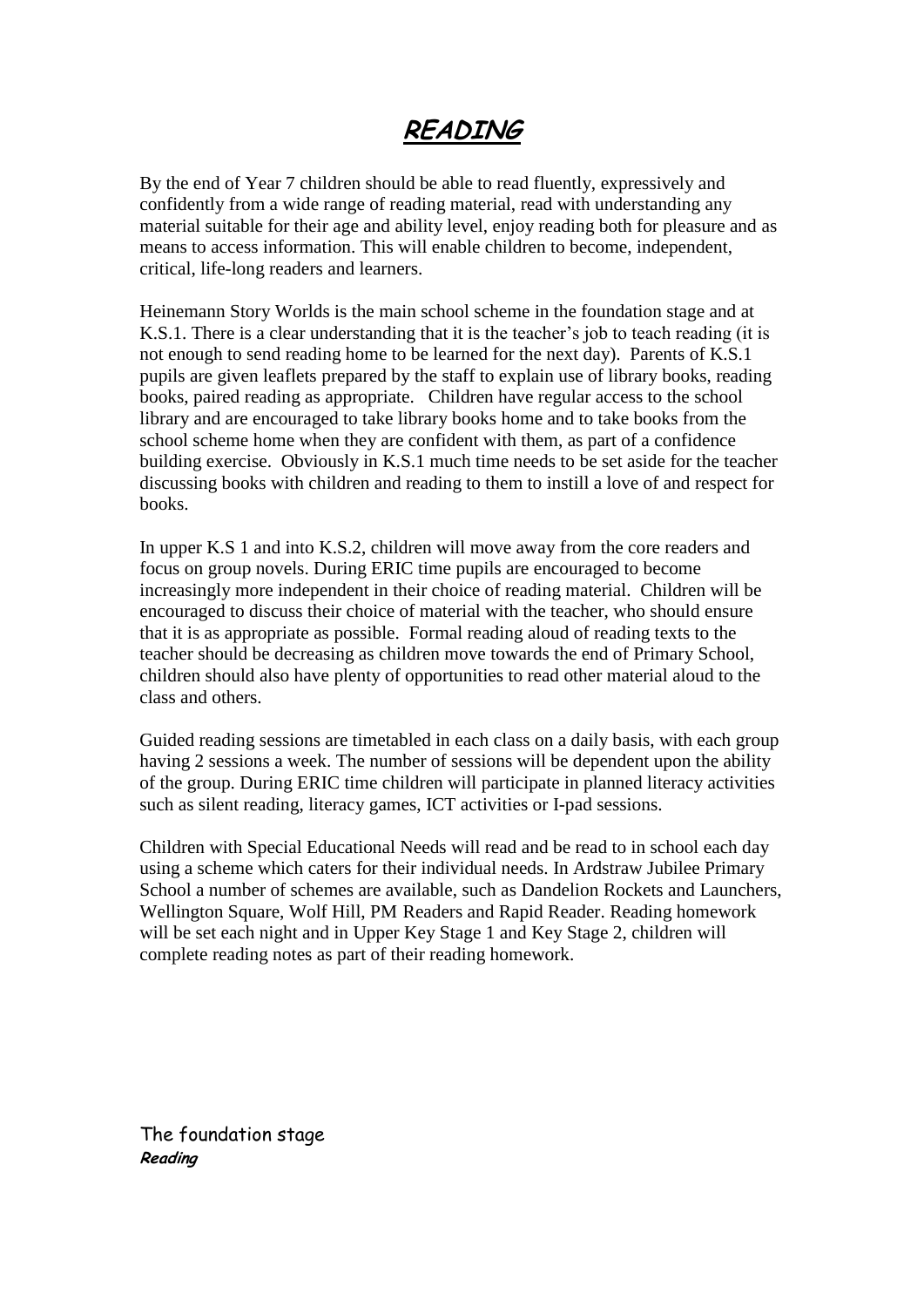#### We will follow the revised curriculum and try to ensure that by the end of foundation stage, the majority of children will be able to:

- Understand that words are made up of sounds and syllables and that sounds are represented by letters (phoneme/grapheme awareness);
- Recognise different types of text and identify specific features of some genres;
- Read and follow simple instructions;
- Use a range of reading cues with increasing independence and begin to self-correct;
- Read on sight some words in a range of meaningful contexts;
- Begin to read with expression in response to print variations and punctuation, for example*, sounding surprised, sounding angry, stopping at a full stop;*
- Use extended vocabulary when discussing text, retelling stories or in their emergent writing;
- Make links between personal experience and the text, for example, *'My cousin broke my chair.';*
- Make and give reasons for predictions;
- Understand the purpose of and use environmental print;
- Browse and choose books for a specific purpose.

#### **The following are the requirements and strategies for reading which will be undertaken in the foundation stage.**

#### **Through modeled; shared and guided reading sessions pupils should be enabled to:**

**• Read with some independence;** 

- o Beginning with wordless books from a variety of schemes.
- o Moving on to photo books teacher writes child's sentence under photo (photographs taken from around the school).
- o Finally with children being introduced to Heinemann Story World in accordance with Teachers Manual (to children who are ready!).
- o This will be used in conjunction with the story world's computer program.

**Pre-reading activities;** matching (pictures, blocks, pegs), odd one out, what's the difference (card games), letter discrimination, orientation exercises.

**• Read a range of texts including digital texts and those composed by themselves and others;** a range of activities to ensure that children see books as a source of pleasure.

**• Sequence stories in reasonable detail using appropriate language;** picture sequencing.

**• Use word structure to develop reading;** word learning games – flashcards, jigsaws, colouring and matching activities and recognition of own name.

**• Develop auditory discrimination and memory;** memory games as mentioned previously.

**• Develop visual discrimination and memory;** draw/paint characters from books.

**• Share a range of books with adults/other pupils;** weekly use of library – encourage books home for reading by parents to children.

**• Know how to handle and care for books;** teacher modeling; discussion.

**• Understand and use some language associated with books, for example,** *cover, spine, author,* 

*illustrator*; use big books to establish concept such as words, parts of a book, directionality etc.

**• Select and use books for specific purposes;** topic work.

**• Develop concepts of print;**

**• Listen to a range of stories, poems and non-fiction texts read to them by**

**adults/other pupils;** daily reading of books – teacher to class and repeating favourites.

## Key stage 1

#### **Reading**

We will follow the revised curriculum and try to ensure that by the end of Key Stage 1, the majority of children will be able to: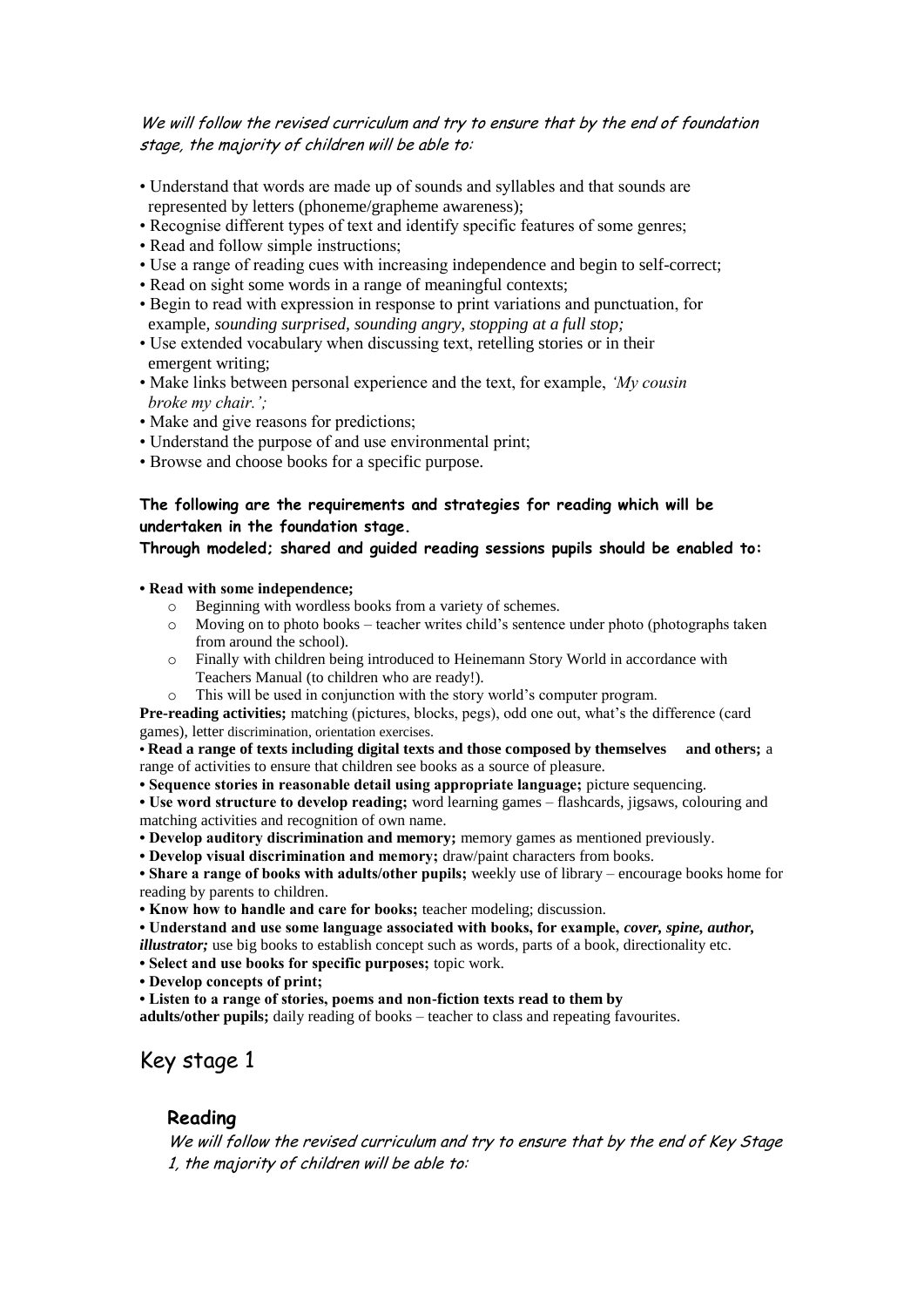- Recognising different types of text
- Begin to read aloud with expression in response to print variations and punctuation
- Talk about their own experiences and feelings to understand text
- Give reasons for their predictions
- Choose books for a specific purpose
- Retell and sequencing texts in reasonable detail, using appropriate language
- Use a range of reading cues with increasing independence and beginning to selfcorrect

#### **Heinemann Story World – Level 7- 9**

- Key words Guide average child to recognize 100 by end of  $P3$
- Linguistic Phonics Stages ----
- Begin to compare/recognise types of books factual/story books
- Matching sentences to pictures
- Sequencing picture/sentences
- Introduce cloze procedure (key words/rhyming words)
- Beginning of written comprehension
- Word puzzles
- Read aloud (voluntarily) own stories/familiar stories

### **Heinemann Literacy World (P4)**

- Reinforce key words
- Linguistic Phonics Stages
- Begin to introduce alphabetical order for dictionary skills (picture dictionaries, word books)
- Compile word lists to describe characters
- Introduce authors, read other books by same author
- Sequencing poems
- Modelling (interpreting text with diagram)
- Begin to use reference books/internet searches/websites
- Increasing use of reference books, including dictionary/encyclopedia including computer reference books
- Silent reading

## Key Stage 2

### **Reading**

We will follow the revised curriculum and try to ensure that by the end of Key Stage 2, the majority of children will be able to:

- Express interests in and preferences for certain texts
- Read aloud, inflecting appropriately to assist meaning